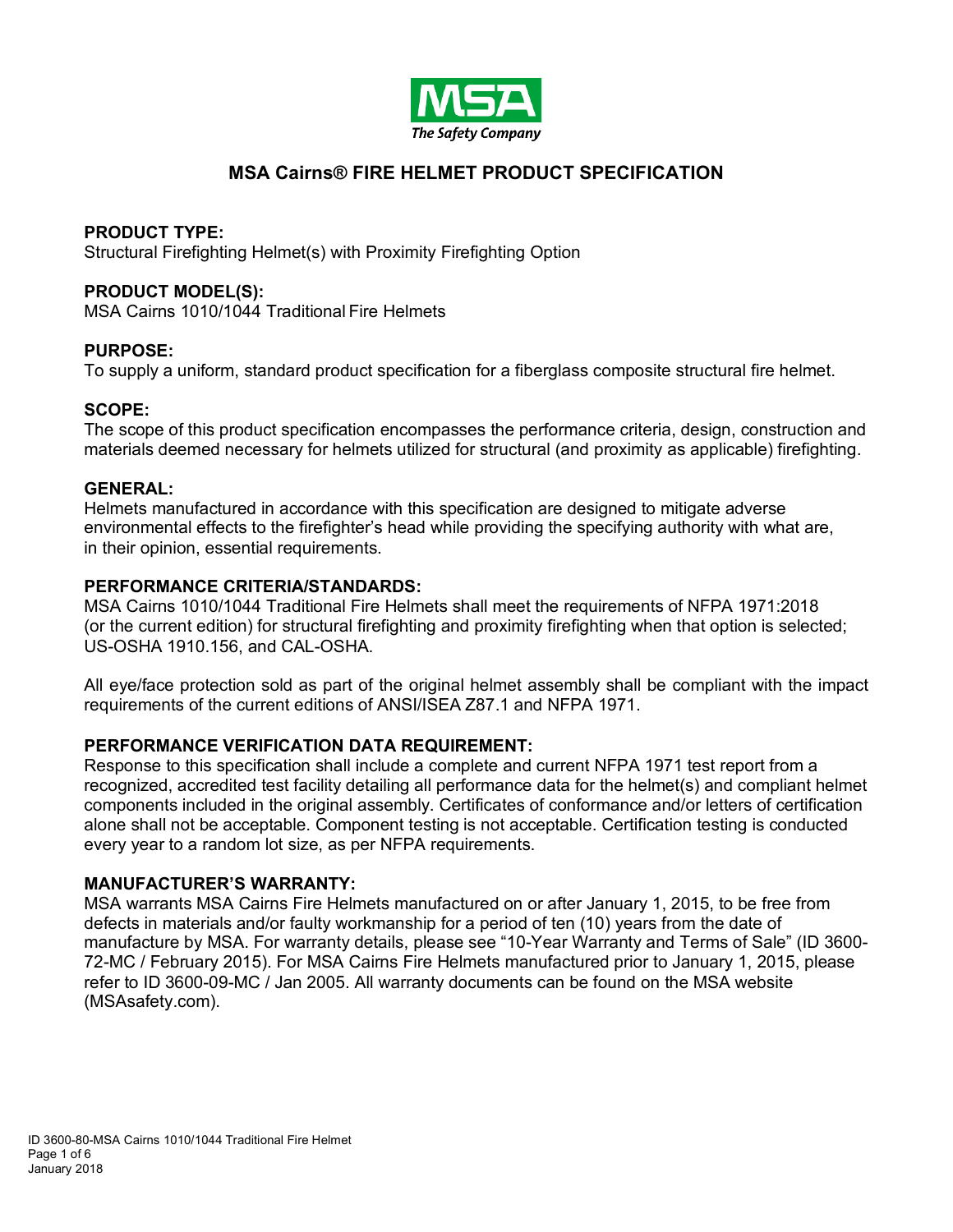

# **PRODUCT VISUAL(S):**



MSA Cairns 1010 Traditional Fire Helmets MSA Cairns 1044 Traditional Fire Helmets

#### **HELMET SHELL:**

MSA Cairns 1010/1044 Traditional Fire Helmets shall have a classic American Fire Service style helmet shell, comprising a crown, with four (4) major ribs (front, back, left and right sides), and four minor ribs equidistant between each major rib, and a brim that has a short front visor continuing around the sides to a large rear watershed area. The upper surface of the watershed shall have a textured finish with ivy scroll on the back of the watershed brim. The underside of the brim shall have drill guides for the various eye/face protection that can be attached to the shell.

The shell material shall be a fiberglass composite, consisting of a high-temperature-, flame-, and chipresistant "through-colored" thermoset resin, reinforced with 1" and 2" chopped fiberglass, compressionmolded to form a one-piece shell.

# *1010 Helmet Colors*

The exterior of the shell shall be completely coated with a color pigmented, high gloss, abrasion, high heat, and chemical resistant paint finish. The shell color and matched paint finish shall be available in the standard colors of white, red, black, and yellow. Orange, blue, and green painted finishes shall be available over a white composite shell.

#### *1044 Helmet Colors*

The shell shall be available in white, red, black, and yellow with an unpainted, matte finish.

The shell dimensions (with edge-trim) shall be 15.5" in length, 11.88" in width and a crown depth of 6.5". The shell shall have a nominal wall thickness of 0.065" in the crown and 0.080" in the brim.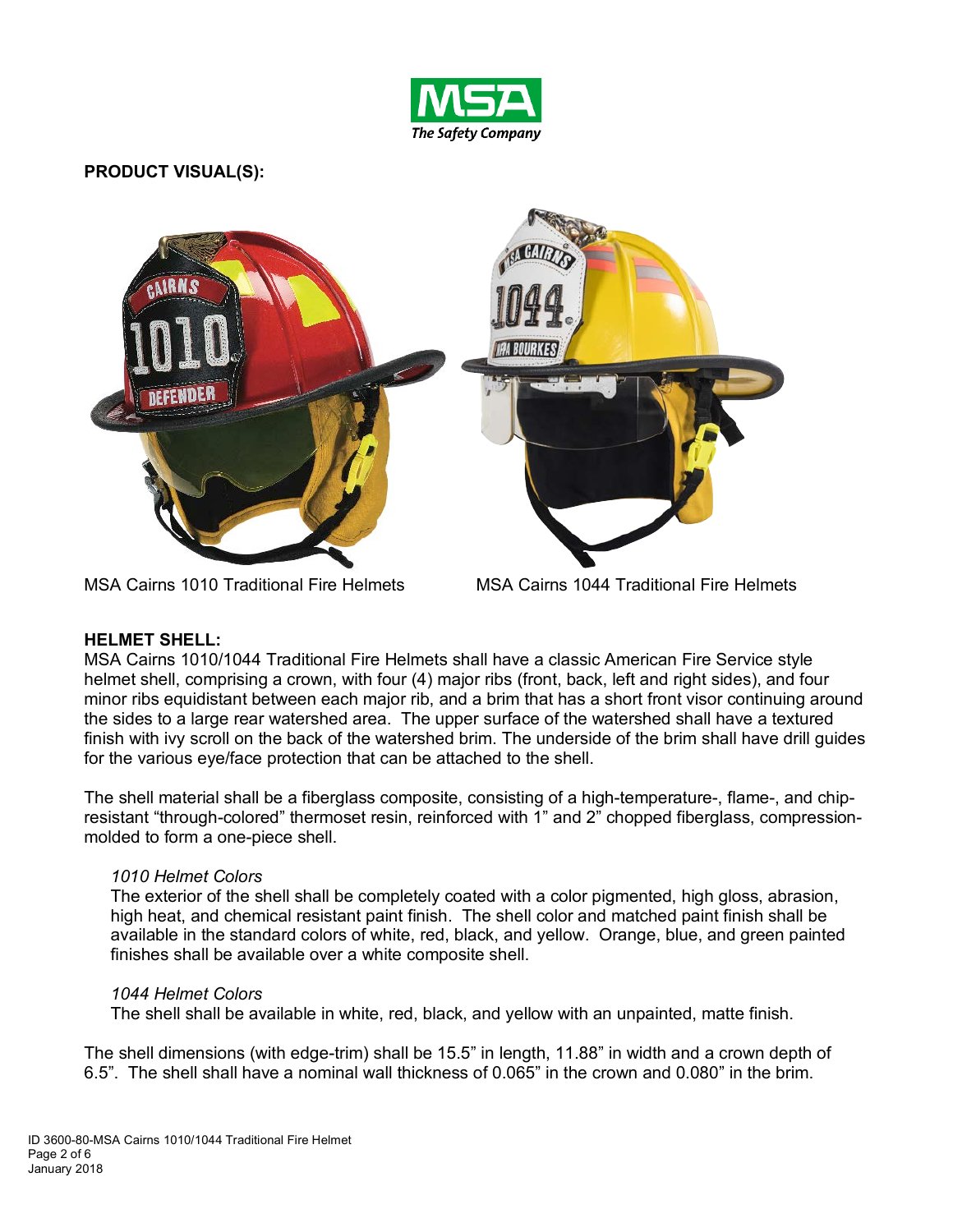

The shell shall have black or white<sup>1</sup>, high-temperature, flame-resistant, flexible edge trim made of thermoplastic rubber (TPR) with an aluminum core. The edge-trim is secured around the entire brim of the helmet by crimping the aluminum core, which simultaneously captures and retains a wire used to reinforce the brim of the helmet. The edge-trim is secured at the mating ends with a high temperature adhesive and clamped by the helmet hanger clip at the edge of the rear brim.

The shell shall have a helmet hanger comprised of a  $\frac{3}{4}$ , nickel plated "D" ring and a stainless steel clip. The helmet hanger shall be attached to the center rear of the brim.

# **FRONT HOLDER:**

The helmet shell shall be furnished with a collapsible brass front-piece holder designed to absorb impact that shall be attached to the main rib on the shell front, and positioned to capture the top of standard 6" fire department identification shields (i.e., front piece). The front holder shall be a brass carved eagle, silk-screened brass eagle, a brass silk-screened Maltese cross, brass carved dragon or a brass carved beaver.

The shell shall have a thermoplastic, front-piece mounting bracket affixed to the front center of the brim. The bracket shall provide for positioning and retention of 6" front pieces.

#### **IMPACT CAP:**

The impact cap is designed to help provide increased thermal and impact protection. The impact cap shall be an impact-resistant polymer liner covered by a rigid cell, high temperature, energy absorbing urethane foam cap that covers the entire inner crown of the helmet. This impact cap is held into the helmet shell by the Shell Release tabs and corresponding brackets. It is removable for inspection and replacement.

#### **HEAD SUSPENSION:**

MSA Cairns 1010/1044 Traditional Fire Helmet shall consist of a six-way head suspension system, attached to the impact cap. The head suspension system comprises three (3) fixed 0.75" wide nylon straps mounted at six points on the impact liner and fastened at their intersection to form the 6-way overhead strap assembly. The straps are attached to the impact cap by means of a rigid plastic clip that locks the straps into the lugs of the impact cap liner. A cloverleaf crown pad shall be incorporated into the overhead strap assembly.

#### **SHELL RELEASE SYSTEM:**

The impact liner, complete with suspension system and chinstrap assembly (as described under "**CHINSTRAP**") shall be retained to the helmet shell by means of two (2) thermoplastic retention clips mounted under the eye/face protection hardware. This design will enable the shell to be released from the helmet when impacted from below the brim, reducing the chance of being injured by the chinstrap, and leaving the impact cap on the wearer's head for continued thermal and impact protection.

#### **SIZING ADJUSTMENT:**

The size of the headband may be adjusted to fit the wearer's head by means of a ratchet adjustment system. The headband is attached to the sides of the impact cap liner by four (4) flexible retention tabs.

<sup>&</sup>lt;sup>1</sup> Available on white shells only.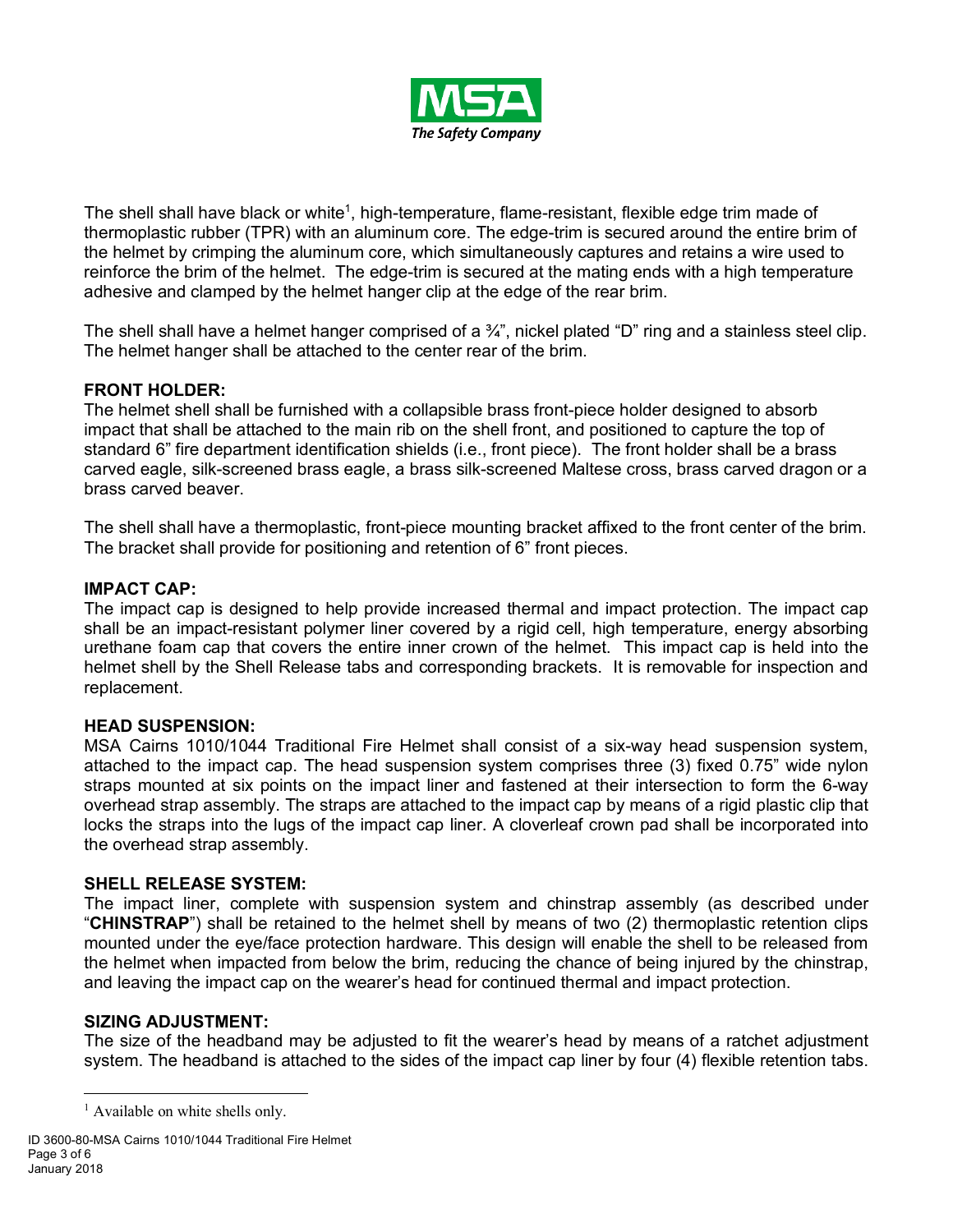

The rear ratchet arms shall have three (3) adjustable positions so that the angle of the ratchet may be set to accommodate the nape of the wearer's head. The headband height shall be adjustable at the front of the helmet via a hook and loop system to provide additional comfort to the wearer and maximize compatibility with the SCBA facepiece.

The headband shall have a head size range of 6 3/8 to 8 3/4, adjustable in 1/8" increments.

# **COMFORT LINER:**

MSA Cairns 1010/1044 Traditional Fire Helmet shall have a removable comfort liner, consisting of a headband cushion and a ratchet pad. Both components made of a foam-core laminate system, comprised of a soft black flame-resistant flannel material against the user's head backed by a soft loop material secured to the headband and ratchet with hook fastener. The comfort liner is machine-washable. It can easily be upgraded to a standard flannel or deluxe leather-lined version.

#### **CHINSTRAP:**

The chinstrap shall be constructed of three (3) pieces (or sections) of 3/4" wide, spun-Nomex webbing, which are connected by a high-temperature, durable thermoplastic quick-release buckle on the left side of the helmet, and by an optional cast zinc postman's slide buckle on the right side of the helmet. The middle section shall be a minimum of 23" in length and the total length of the chinstrap shall be 35" at full extension, end to end. An optional four-point chin strap shall be available without requiring an alternate impact cap assembly.

# **EAR/NECK PROTECTION:**

MSA Cairns 1010/1044 Traditional Fire Helmet provides ear and neck protection with a 7.25" wide, 19" long, full-cut earlap with an expanded opening at the neck, making the ratchet adjustment easily accessible.

The triple-layer earlap consists of a 4.5 oz. / yd., yellow or black colored Nomex outer layer, and two flame resistant black flannel inner layers. The earlap shall be secured via two (2) Velcro tabs at either end of the top of the earlap and one continuous length of Velcro along the top edge of the earlap.

The earlap is machine washable and can be easily upgraded to a PBI/Kevlar or Bloodborne Pathogen earlap. The ear and neck protector shall be removable without interfering with the overhead strap assembly in any way and without removing any part of the helmet suspension. All versions shall also be available with underchin extensions.

# **RETRO-REFLECTIVE TRIM:**

MSA Cairns 1010/1044 Traditional Fire Helmet shall have eight (8) tetrahedron shaped pieces of retroreflective trim around the exterior crown of the helmet shell for maximum visibility. Both Reflexite and Scotchlite trim shall be available. Color options include Lime-Yellow, Red-Orange\*, Scotchlite Triple Trim in Lime-Yellow or Red-Orange; White\* and Blue\* Reflexite are also available (\*not compliant with NFPA-1971).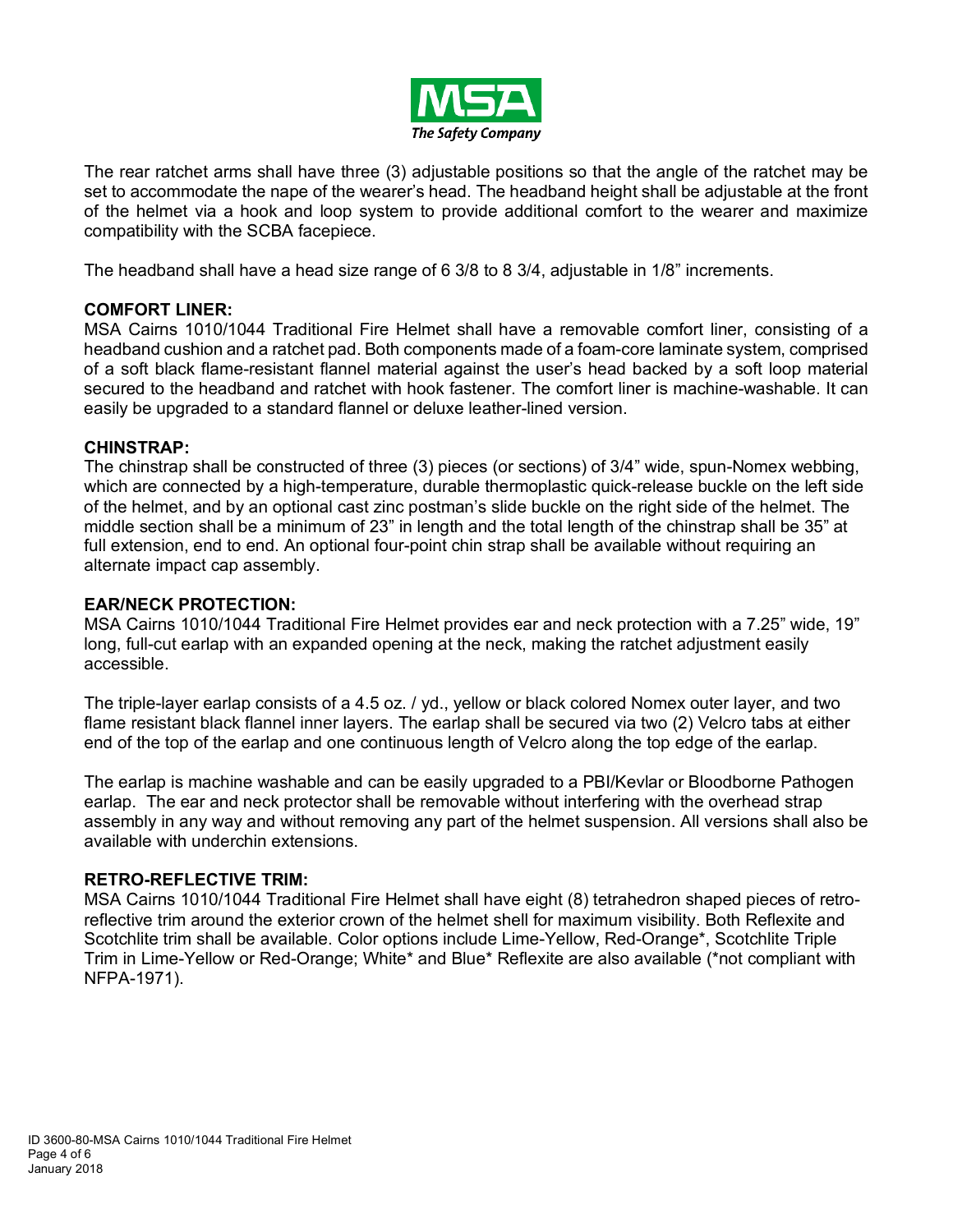

# **EYE PROTECTION OPTIONS:**

Four eye protection options are available. Selection of one is required to meet the performance criteria and standards as listed in this product specification.

| Name                        | and blandardo do notod in this product opochication.<br>Description                                                                                                                                                                                                                                                                                                                                                                                                                                                                                                                                                                                                                                                                                                                                                  |
|-----------------------------|----------------------------------------------------------------------------------------------------------------------------------------------------------------------------------------------------------------------------------------------------------------------------------------------------------------------------------------------------------------------------------------------------------------------------------------------------------------------------------------------------------------------------------------------------------------------------------------------------------------------------------------------------------------------------------------------------------------------------------------------------------------------------------------------------------------------|
| Defender <sup>®</sup> Visor | The MSA Cairns 1010/1044 Traditional Fire Helmets could have an integral<br>visor that retracts between the helmet shell and impact cap. The visor shall<br>be a wrap-around design, 4.5" high and 8.25" long and have a comfort<br>nose pad. The lens shall be coated with a scratch resistant coating on both<br>inner and outer surfaces to help protect it from abrasion. The lens shall be<br>optically correct to eliminate distortion. The lens shall be available in clear<br>or Tuffshield (yellow tinted). The lens material shall be high-performance,<br>impact-resistant plastic. The lens shall be able to be replaced within 15<br>seconds and without the use of tools (e.g. Allen wrench, screwdriver). The<br>lens must be retained without the use of spring-loaded mechanics or lever<br>system. |
| Bourke Eye<br>Shield        | The Bourke Eye Shield is comprised of two 6.5" (W) x 2.75" (L) x 0.2" (D)<br>polyarulate lenses that pivot up and down at 90° simultaneously. The<br>lenses are fastened to a single keep and cable (spring) system that allows<br>both lenses to move simultaneously. When not in use (i.e., up) they are<br>low-profile against the underside of the front brim. The entire assembly is<br>mounted to a brass plate, which is secured to front center brim of the<br>helmet shell.                                                                                                                                                                                                                                                                                                                                 |
| Faceshield and<br>Hardware  | Faceshield<br>The MSA Cairns 1010/1044 Traditional Fire Helmets could have a<br>faceshield that shall be a wrap-around, high pivot design, 4.5" wide, 18.0"<br>long and 0.150" thick. The lens material shall be high performance, high-<br>temperature, impact-resistant thermoplastic. The lens shall be coated with<br>a scratch resistant coating on both inner and outer surfaces to protect the<br>lens from abrasions.                                                                                                                                                                                                                                                                                                                                                                                        |
|                             | Hardware<br>The faceshield shall be mounted to the helmet shell by means of two (2)<br>glass-reinforced, high-temperature and flame-resistant thermoplastic<br>bracket assemblies, with adjustable thermoplastic knobs one (1) on either<br>side of the helmet shell. The brackets allow the faceshield to be raised<br>above the helmet shell when not in use.                                                                                                                                                                                                                                                                                                                                                                                                                                                      |
| Goggle System               | The MSA Cairns 1010/1044 Traditional Fire Helmets could have a goggle<br>system that shall be comprised of a high-temperature, flame- and impact-<br>resistant goggle lens and frame, a flame-resistant, elastic goggle strap, and<br>a goggle retention system. This retention system will lock the goggle onto<br>the helmet at the back brim, preventing loss of the goggle when either<br>stowed or donned. Both inner and outer surfaces of the goggle lens will<br>have an anti-scratch and anti-fog coating. Both ends of the lens will be<br>reinforced with a fiberglass insulating label for extra durability at elevated<br>temperatures. The lens will be low profile, optically correct with a nominal                                                                                                  |